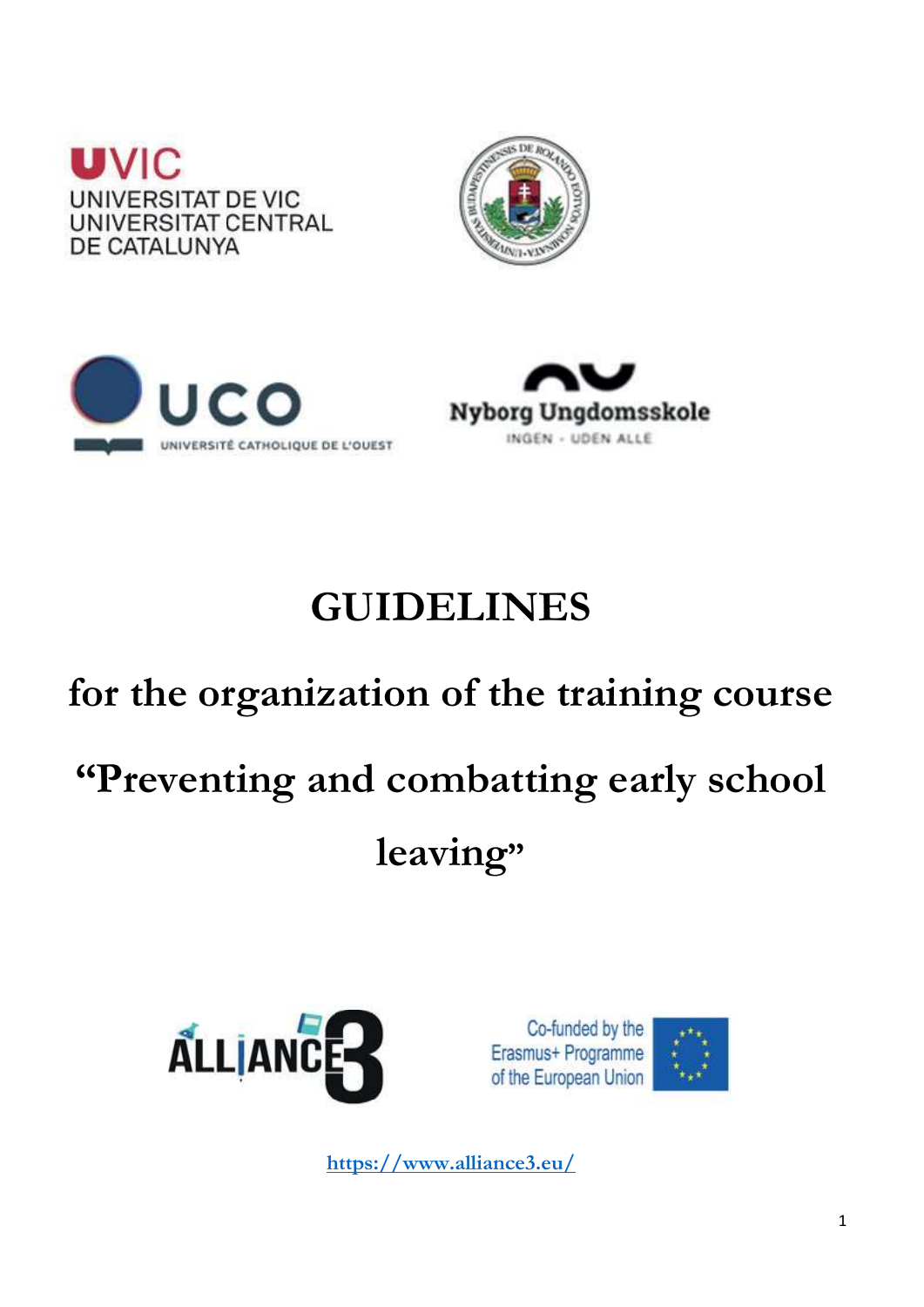#### **Introduction**

2

Nowadays the scientists in education, the international organizations, the national educational policies study the subject of early school leaving. Most countries have developed their own national definition of early school leavers. But leaving education and training early is a complex issue et vary student from student. There are still a lot of challenges in establishing the effective strategies. The main strategy of this training course is to ensure collaboration between different educational actors, to establish partnership between different entities: school, community, parents.

The originality of our work depends on the approach of the training. Achieve, through reflective work by all participants and through the collaboration approach, to identify different strategies to tackle ESL.

Much work on ESL focuses largely on "tools", the question of "how to". The training course ""Preventing and combatting early school leaving" highlights the "what" and the "why" without setting aside the "how". Thus, the reflective work proposed at the beginning of each module constitutes the common thread of the training. The exchange between the participants, their different reflections is an essential part of this training.

So the **Guidelines for the organization of the training course "Preventing and combatting early school leaving"** is dedicated to the teachers, youth workers and training professionals but also to the principals and different educational bodies.

**The objectives of this guide** are the following:

- $\ddot{+}$  to facilitate the implementation of the training and to be active in its diffusion;
- $\ddot{+}$  to provide a tool directly applicable by professionals and the organization interested by the training;
- $\ddot{+}$  to assess the acquisitions of people who have completed the training and the impact of the training.

The Guideline is composed of **three chapters**:

- **Implementation of the training course**. Advice on implementing training and adapting it to different audiences of young people (depending on their age, their social origins, the types of difficulties they encounter; support for the training program designed by the project. It must allow a precise outlook on the progression of each participant;
- **Assessment of the training**
- **Implementation of the sensibilization sessions for the parents**.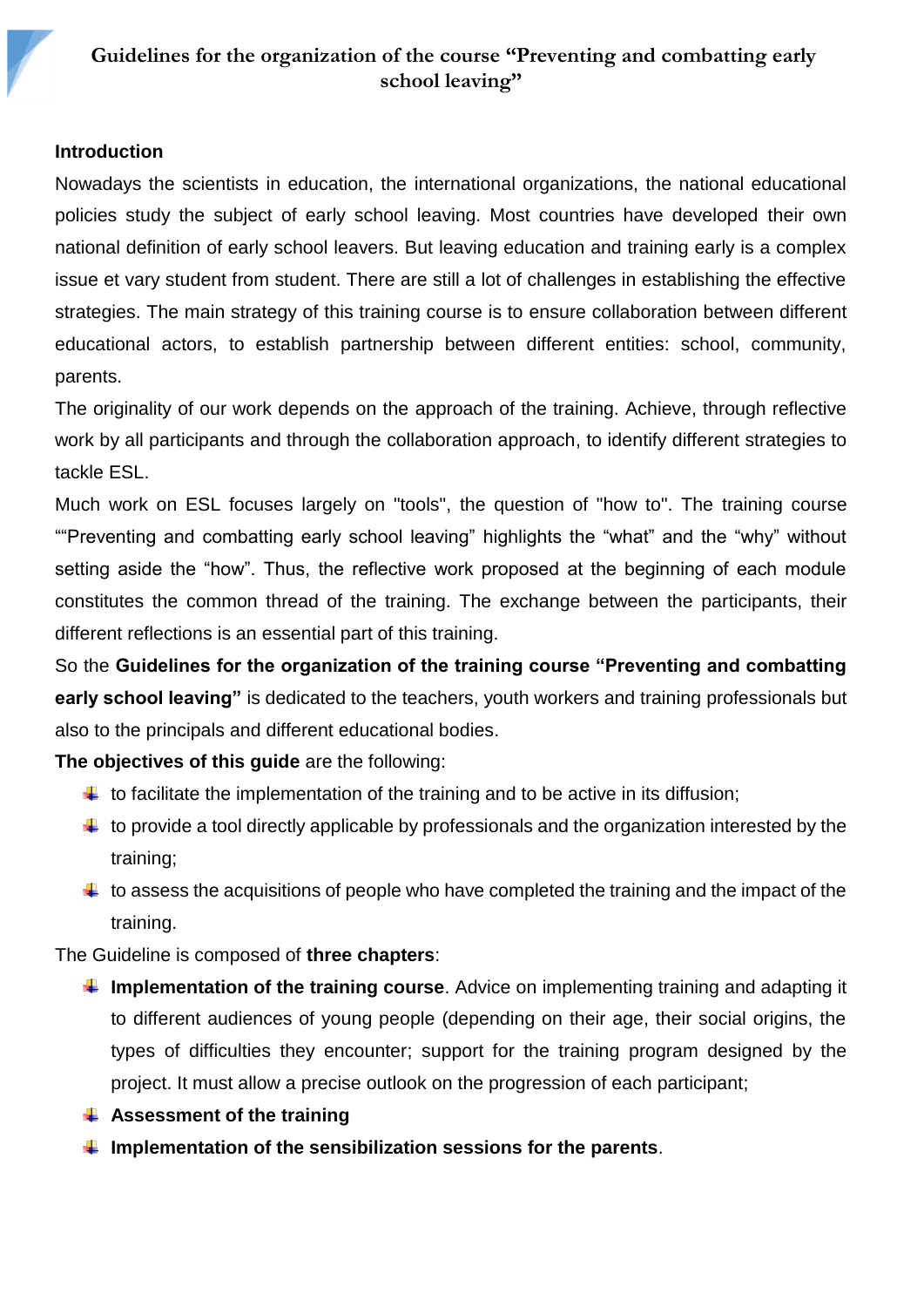

# INDEX

3

| 1.1. |  |
|------|--|
| 1.2. |  |
|      |  |
|      |  |
|      |  |
|      |  |
|      |  |
|      |  |
|      |  |
|      |  |
|      |  |
|      |  |
|      |  |
|      |  |
|      |  |
|      |  |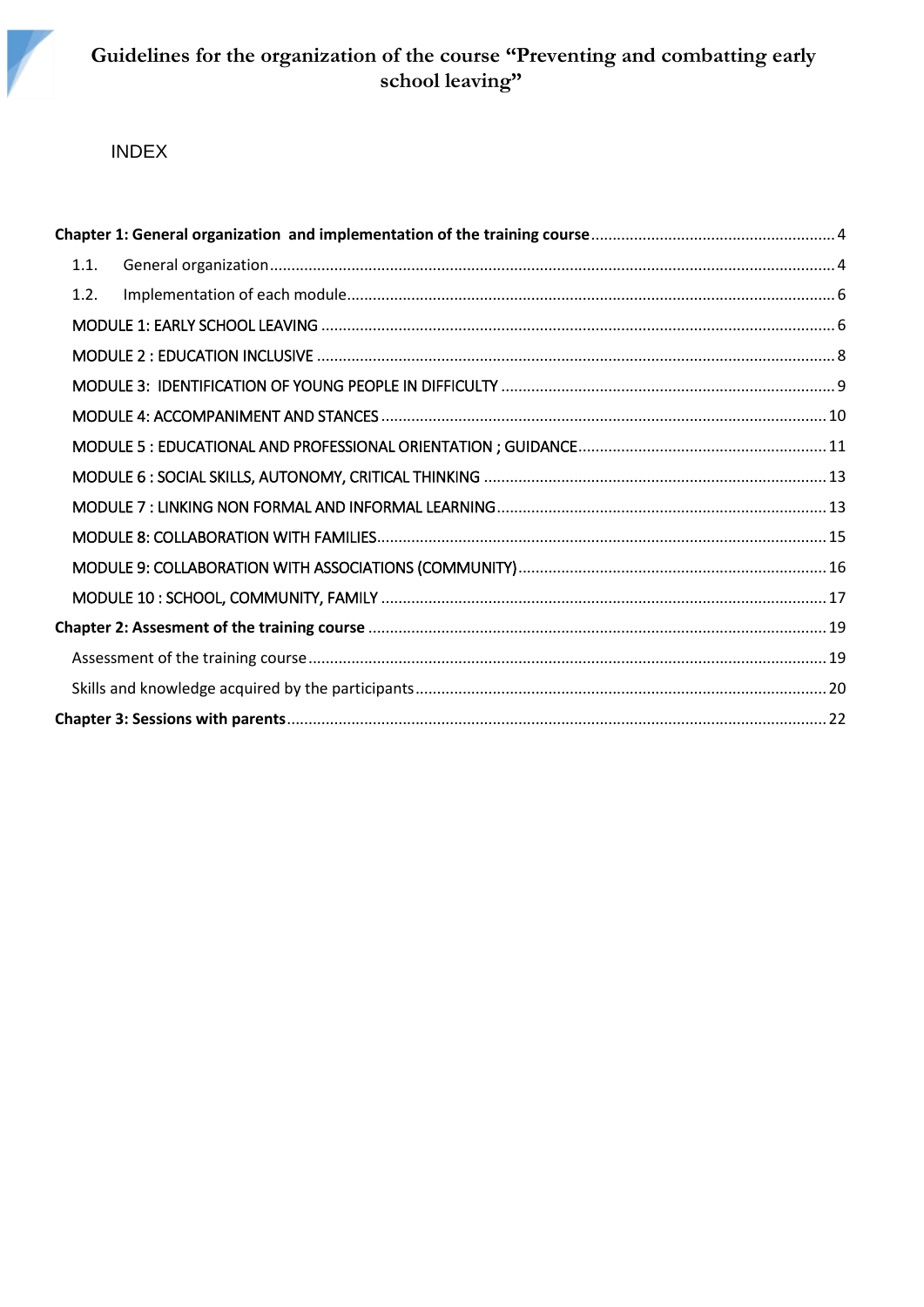# <span id="page-3-0"></span>CHAPTER 1: GENERAL ORGANIZATION AND IMPLEMENTATION OF THE TRAINING COURSE

#### <span id="page-3-1"></span>1.1. General organization

4

#### **The training course consist of ten modules:**

- $\triangleright$  Early school leaving
- $\triangleright$  Inclusive education
- $\triangleright$  Identification of young people in difficulty
- ➢ Accompaniment and stances
- ➢ Educational and professional orientation ; guidance
- $\triangleright$  Social skills, autonomy, critical thinking
- $\triangleright$  Linking non formal and informal learning
- ➢ Collaboration with families
- $\triangleright$  Collaboration with associations (community)
- $\triangleright$  School, community, family

#### **Each module include:**

1. Research contributions to the issue addressed (theoretical contributions during course time with or without prior preparation, excerpts from articles, flipped classroom model, etc.);

2. Implementation (good practices, tools, exercises, analysis of existing systems);

3. Evaluation (individual self-evaluation in groups or collectively, reflective workshops, problem situations to be solved, role plays).

#### **Overall course goals:**

- Promote cooperation between trainers, educators, teachers, parents and external and internal partners to combat early school leaving;
- Promote learning for all pupils;
- Develop practices that promote the educational and social inclusion of young people with learning difficulties and young people from socially disadvantaged backgrounds;
- Improve teachers' practices to take better account of the diversity of children and adolescents;
- Provide tools for pupils to establish links between the learning (formal, non-formal, informal) that they achieve in their different areas of life;
- Improvement of teachers' practices to take better account of the combat against difficulties and early school leaving among young people.

#### **Skills to be learned in the course to achieve these objectives**:

- Know how to identify and analyse the needs and difficulties of young people;
- Know how to implement pedagogical actions and strategies;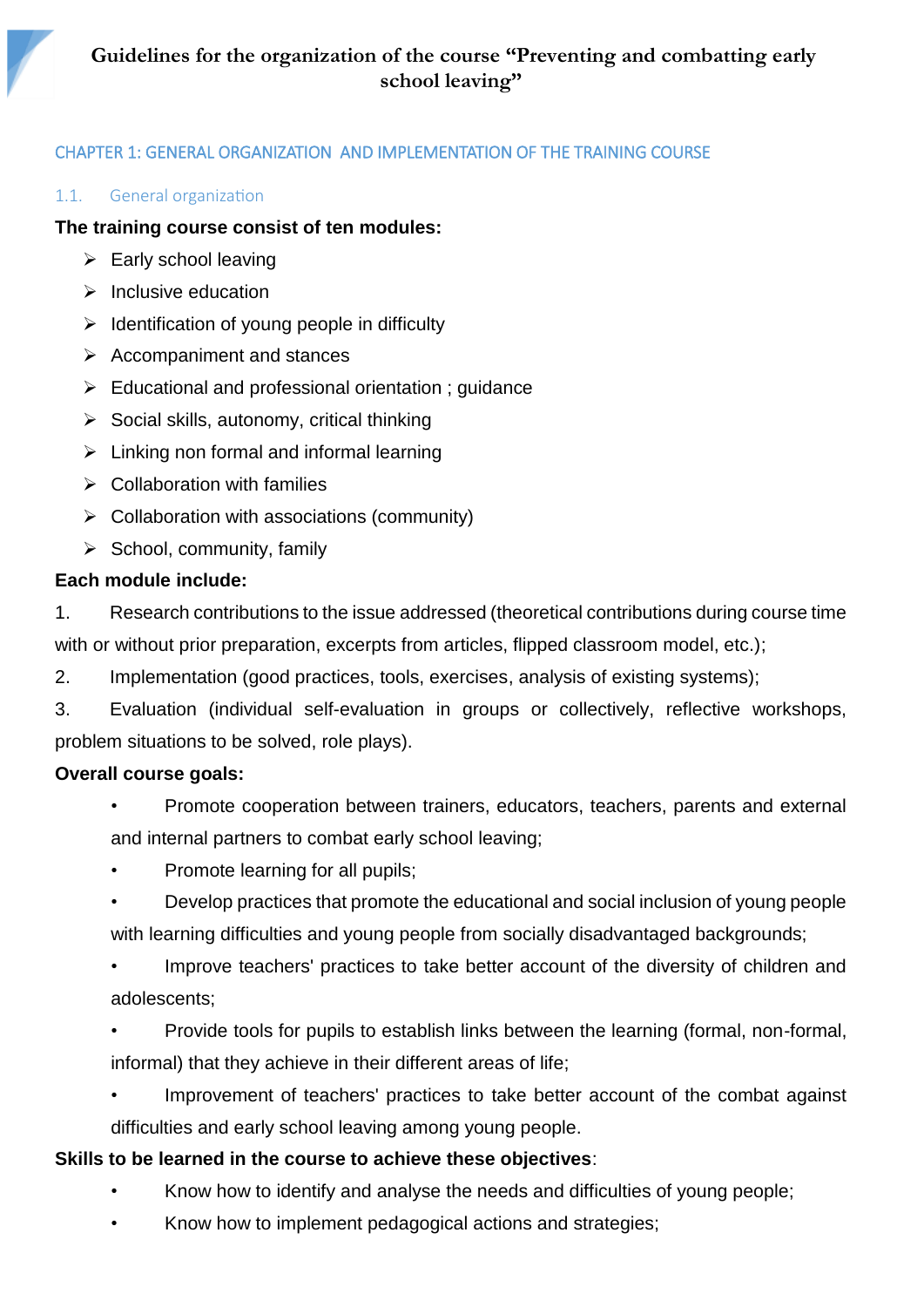# **Guidelines for the organization of the course "Preventing and combatting early school leaving"**

• Acquire and implement theoretical and practical knowledge to be able to develop inclusive teaching strategies;

• Apply collaborative strategies by developing projects and exchanges between the different educational actors and parents with the aim of achieving the educational success of all pupils;

Improve teachers' practices for a better integration of formal, non-formal and informal learning to combat the educational and social difficulties of young people;

• Know how to manage and develop partnerships, implement collaborative educational actions and share effective practices.

In order to promote to the maximum the development and the implementation of the training course, the following actions are proposed:

# **1) Before the start of the training :**

5

Before proceeding to the beginning of the training process, the participants will be asked individually to record a video in which they explain where their institution is in relation to early school leaving.

In this presentation **video – "state of art**" it is important that the following questions appear:

- $\downarrow$  Impact of early school leaving on the institution (or how they understand and explain this situation)
- $\ddot{\phantom{1}}$  Identification of the different actions that have been carried out to respond to this situation.
- $\ddot$  Difficulties, gaps, unresolved issues in relation to the situation that cause more concern in the institution.
- $\ddot{\phantom{1}}$  Role of the different agents (actors) involved in offering a response to the group of vulnerable people experiencing this situation
- $\ddot$  Other aspects that are considered relevant to comment on and share with colleagues.

#### **2) Training sessions:**

The training sessions will have a monthly face-to-face character.

In order to actively participate in each of these sessions, participants must read the materials of the corresponding module before the session.

To promote debate and joint reflection among the different participants, this guideline will be used to prepare different guiding questions that will be addressed throughout the session.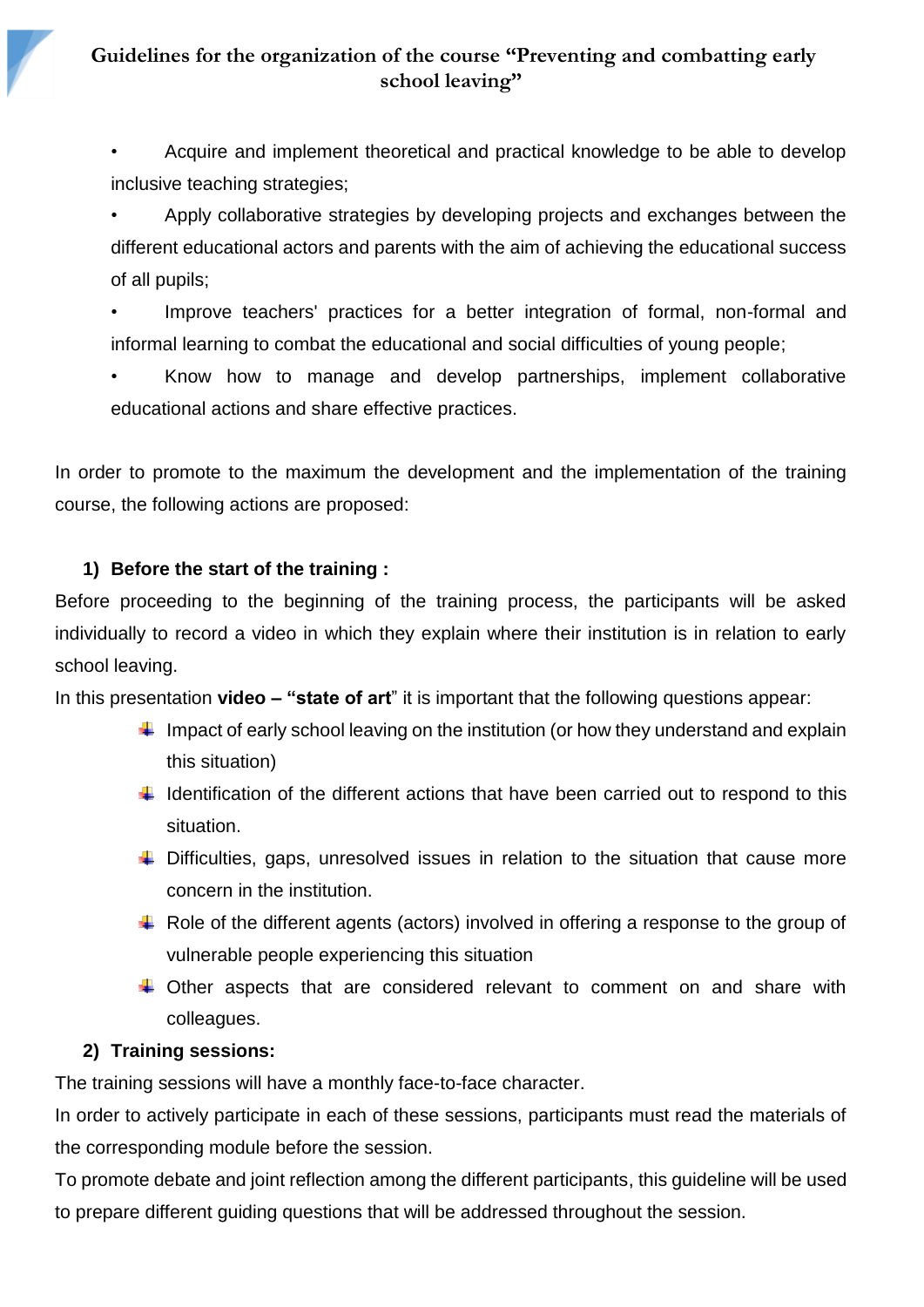# **3) Activities related to each module:**

Between sessions, the participants will consult online material<sup>1</sup> (the different parts of the modules) and they prepare a document in which they will briefly reflect:

- $\ddot{\phantom{1}}$  Identify the topics linked to the subject dealt with in the module in their organization;
- $\ddot$  The action to be developed (a specific, delimited action is not understood as a long-range project) to offer a response tailored to the need detected.

# **4) Assesment:**

6

Each module propose an auto-evaluation. The different activities linked to each of the modules will be monitored.

In order to evaluate the training course, a final common evaluation questionnaire for all the participants should be distributed<sup>2</sup>.

#### <span id="page-5-0"></span>1.2. Implementation of each module

# <span id="page-5-1"></span>MODULE 1: EARLY SCHOOL LEAVING

#### **Module objectives:**

- Discover the origins of early school leaving.
- Discover the notion of early school leaving (ESL) or "school dropout process"
- Have a vision of early school leaving in Europe.
- Understand the mechanism of the early school leaving process: factors, causes and issues.
- Discover the different profiles and portrait of dropouts

#### **The contents :**

- Evolution of the school system
- Definitions: school dropout, absenteeism, school failure
- Data and statistics
- **Factors**

 $\overline{\phantom{a}}$ 

Different early school leaver profiles

 $1$  The online activities will depend on each organization that implement the training course. It could be online sessions via the different online platforms or some online activities, as for example, different parts of the modules that the trainer will send to the participants before or after the face-to-face sessions. The online part of this training course aims to complement the face-to-face training. Different platforms can be used : the platforms of the organizations, or the different collaborative platforms as Padlet or MOOC

<sup>&</sup>lt;sup>2</sup> This part is presented in the Chapter 3 of the Guidelines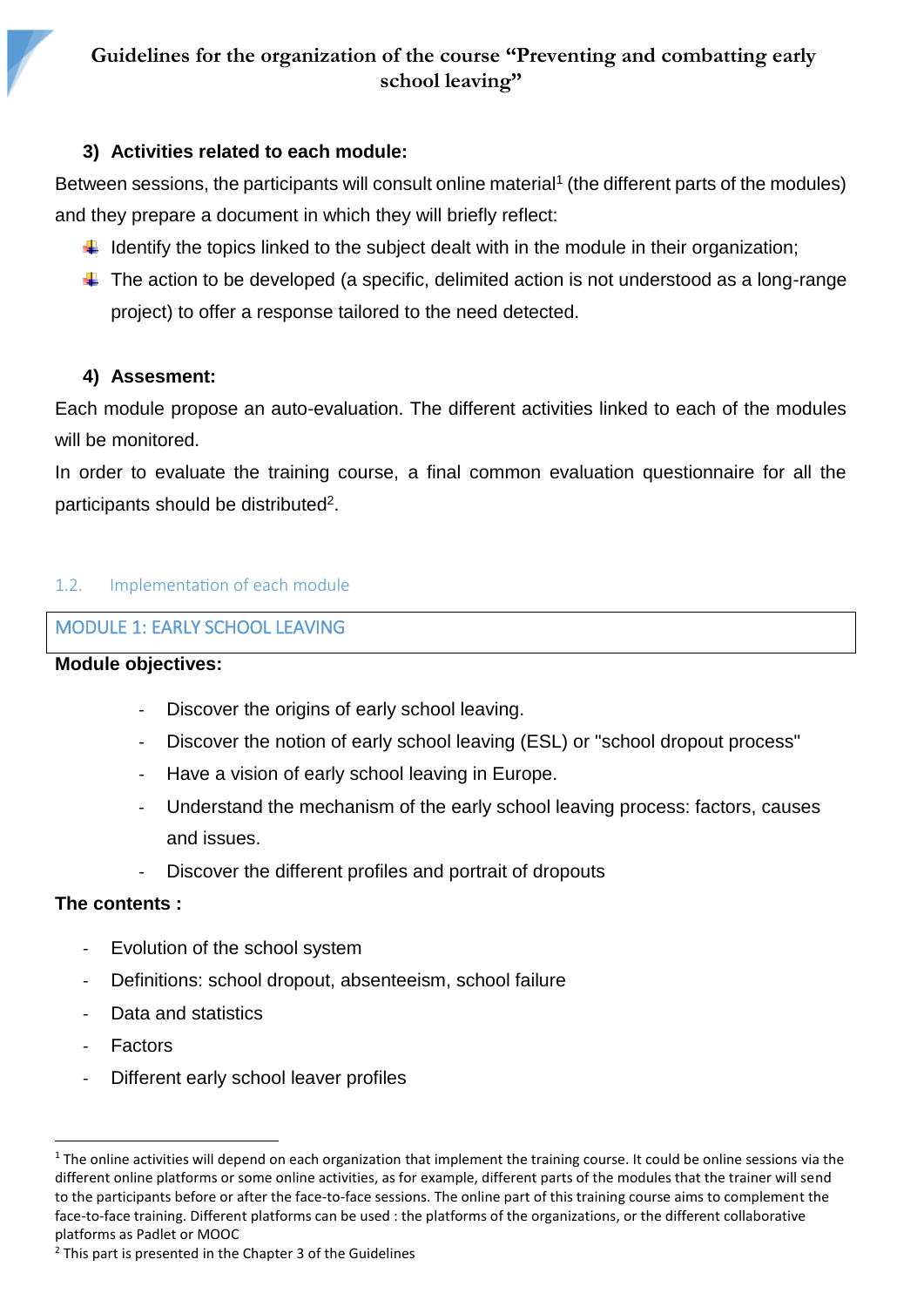Portraits of early school leavers.

7

- **A. Individual work**: the reading of the different definitions of ESL of the module, data, statistics, factors
- **Group feedback (45 minutes)<sup>3</sup>** : three questions to initiate the reflection:
	- What are the reasons of ESL ?
	- Identify two or three portraits of early school leavers.
	- Restore four or five observables of fragile students
	- **B. Work group (2 hours):** understand the mechanism of the early school leaving process: factors, causes and issues.
	- 1. Description. I describe a situation (only one) of loss of interest, of motivation of a student (or dropping out student). What happens to the student / young person? How does he/she see the situation? What are the factors that generate this disinterest, the dropping out?
	- 2. Analysis. Do I have some analysis of the situation? Hypotheses of intelligibility?
	- 3. My experience. What does this make me go through as a teacher, a trainer, an educator?
	- 4. My educational action. What do I do? How do we act (or not) as a team?

# **C. Work group (1 hour): Discover the different profiles and portrait of dropouts**

- 1. Take a profile of an early school leaver and present it to the other participants.
- 2. Draw up the portrait and typology or early school leavers. Possibility of presenting the student in the form of skits, role-play.
- 3. Exchange with the other participants.
- **D. Conclusion:** In groups, take up a system (or one tool) to fight against ESL present in the module or another known one, identify the issues, the objectives, and the impact. Secondly, identify the strong points and possibly the gaps or at least the possible avenues for development.

**Assesment:** individual work then collective feedback

- What are the reasons for dropping out of school?
- Clear two or three dropouts.

 $\overline{a}$ 

Restore four or five observables of fragile students

Possibility in the form of sketches, to play the role of a "dropout" student. The other participants having to paint the portrait.

<sup>&</sup>lt;sup>3</sup> The duration given in each activity is approximate and depends on the number of participants, their level, etc.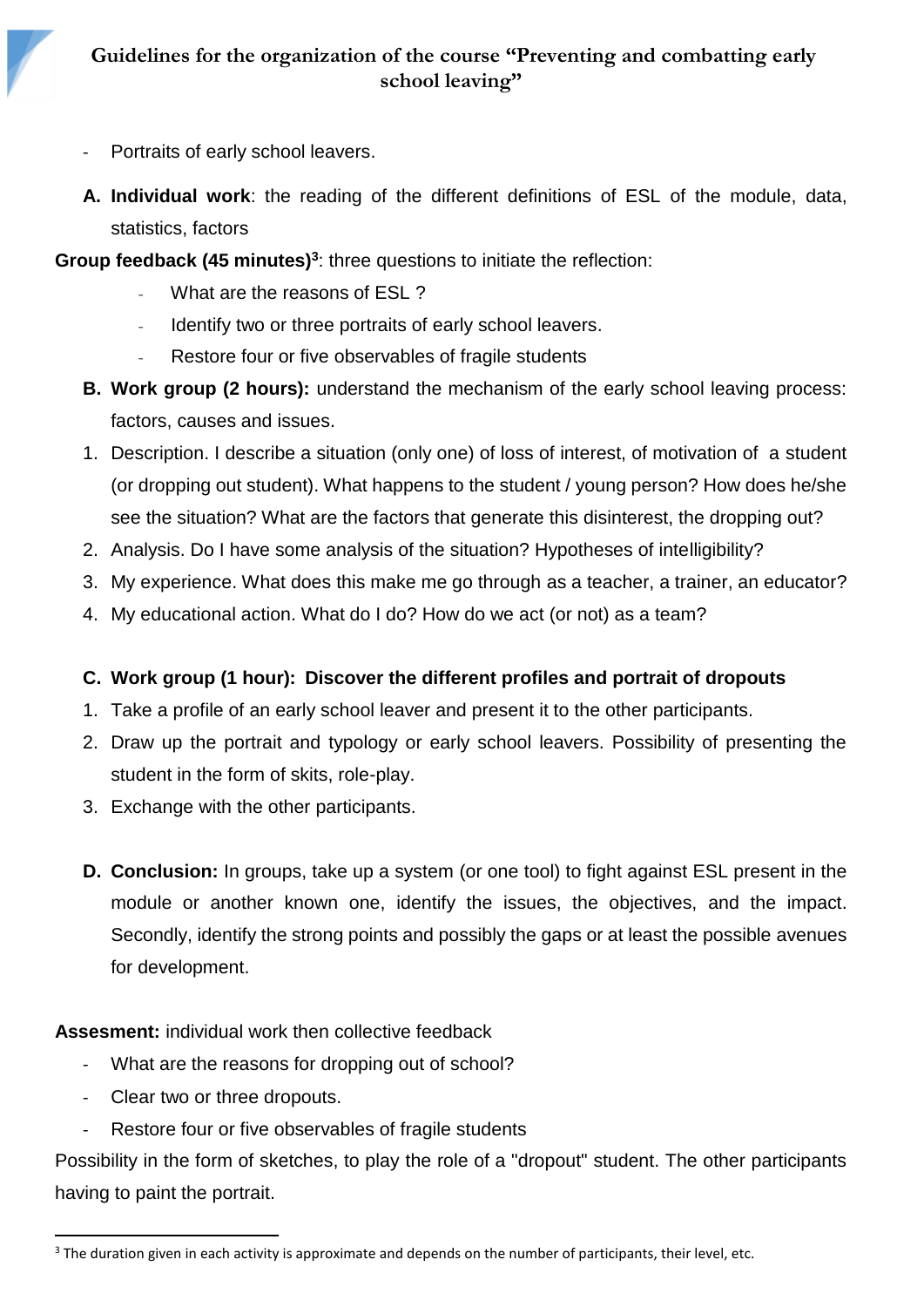#### <span id="page-7-0"></span>MODULE 2 : EDUCATION INCLUSIVE

#### **Aims of the module**:

8

- Develop practices that promote the educational and social inclusion of young people with learning difficulties and young people from socially disadvantaged backgrounds
- Improve the practices of teachers and youth workers to take better account of the diversity of children and adolescents
- Improvement of the professional practices of teachers and youth workers to take better account of the difficulties and dropping out of school for young people
- Providing knowledge on inclusion
- Providing knowledge on special educational needs
- Preparation for the recognition of special needs

#### **The Content:**

- Identification and analyse the needs and difficulties of young people
- Theoretical and practical knowledge to be able to develop inclusive teaching strategies;
- Know how to recognise the students' features, special needs, knowledge and competencies
- Measurements in European education
- Good practice : classroom management with a democratic angle as a method to maintain motivation and success for students in school
- Democracy and Student involvement in Denmark

#### **A. Individual work** (**1 hour)** : theoretical content of the module

#### **Group feedback : three questions to summarize this module:**

- ➢ How would you define inclusive school? Inclusive environment?
- ➢ What are the different measures/ strategies of inclusive school/environment?
- **B. Work in small groups (2 hours) and debriefing**: build a "typical" inclusive teaching session.

# **C. Group work then group feedback (1 hour) : "Is our school (organization) inclusive? "**

Create a self –assessment tool so evaluate your organization. The aim is to make a diagnosis of your organization based on your observations by presenting objectives and areas for progress, key points, improvement actions and an implementation plan, by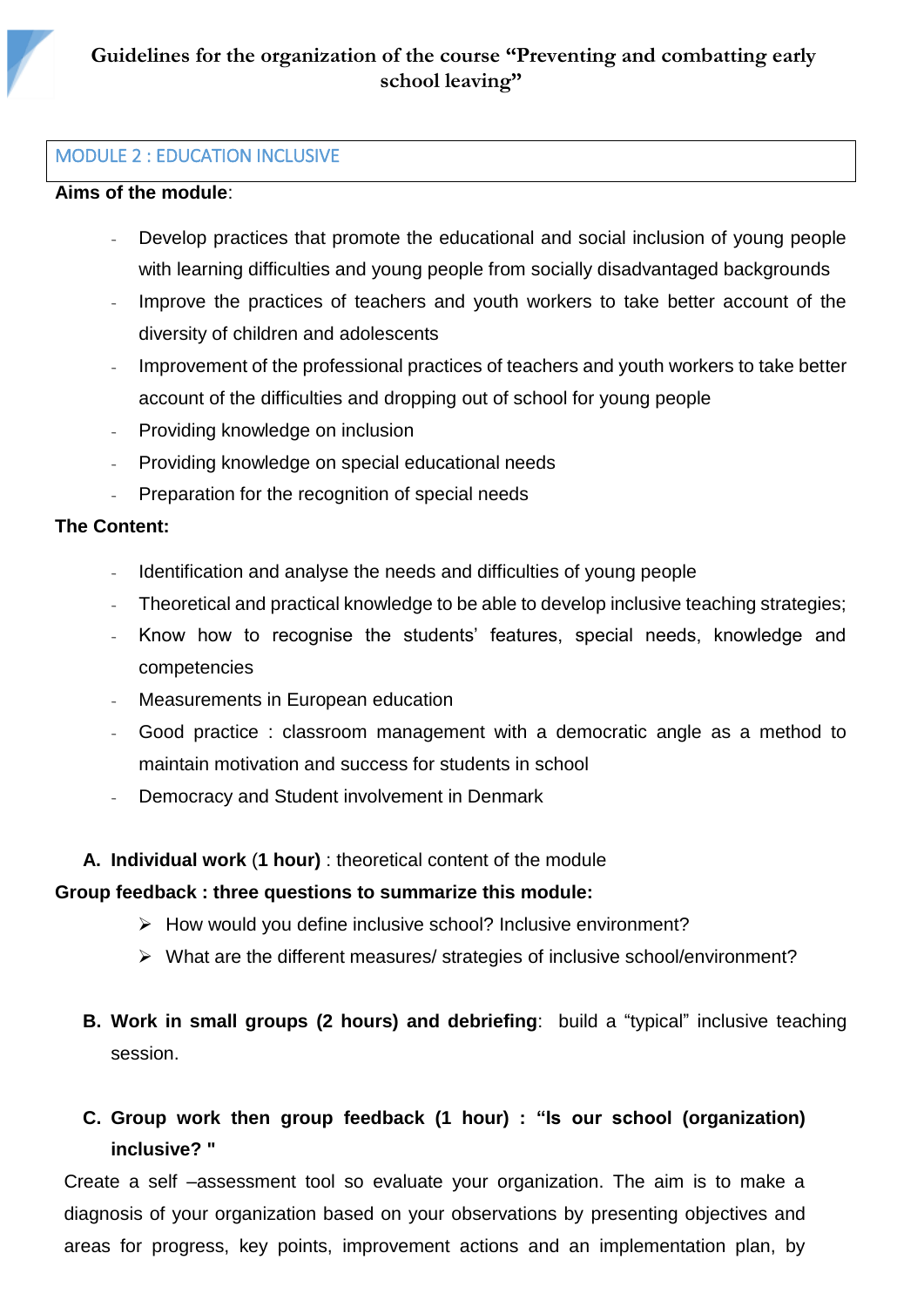providing for monitoring tools, such as dashboards, monitoring sheets, etc.

**The topics** discusses could be the following:

- 1. Welcoming and educating;
- 2. Adapt to the specific educational needs of students;
- 3. Train and support educational teams in the education of students with disabilities or difficulties;
- 4. Secure the path of the student with a disability or learning difficulty;
- 5. Work in partnership (school, community, educational and medical centers, families).

# **Assesment:**

9

- $\downarrow$  **Discussion on** segregation, integration, inclusion terms
- **Team work:** 4 persons group (in international context: 1 from every nation; in national context : 1 from every organization) – Discuss your nation's term for special educational needs, learning limits. What are the similarities and differences between the other terms?
- **KIP – teamwork**: Write minimum 5 open-ended tasks!
- **Try a KIP lesson**! You will need a main topic, open-ended tasks and individual tasks
	- OR
- **Make your own individual student map**.

# <span id="page-8-0"></span>MODULE 3: IDENTIFICATION OF YOUNG PEOPLE IN DIFFICULTY

#### **Module objectives:**

- To find and identify vulnerable young people at risk of dropping out of school;
- Identify indicators that can be used to detect learning difficulties or disabilities;
- Implementation of actions to be taken;
- Discover several phases of the process of identification of pupils in difficulty;
- Discover different tools for identifying weak pupils;
- Discover different tools for finding and identifying pupils in difficulty;
- Create a system for identifying and supporting vulnerable pupils.

#### **Contents:**

- Identification of early school leavers (signs, factors)
- Identification process
- Key areas for implementation
- Assessments to identify the degree of difficulty
- Case study: French example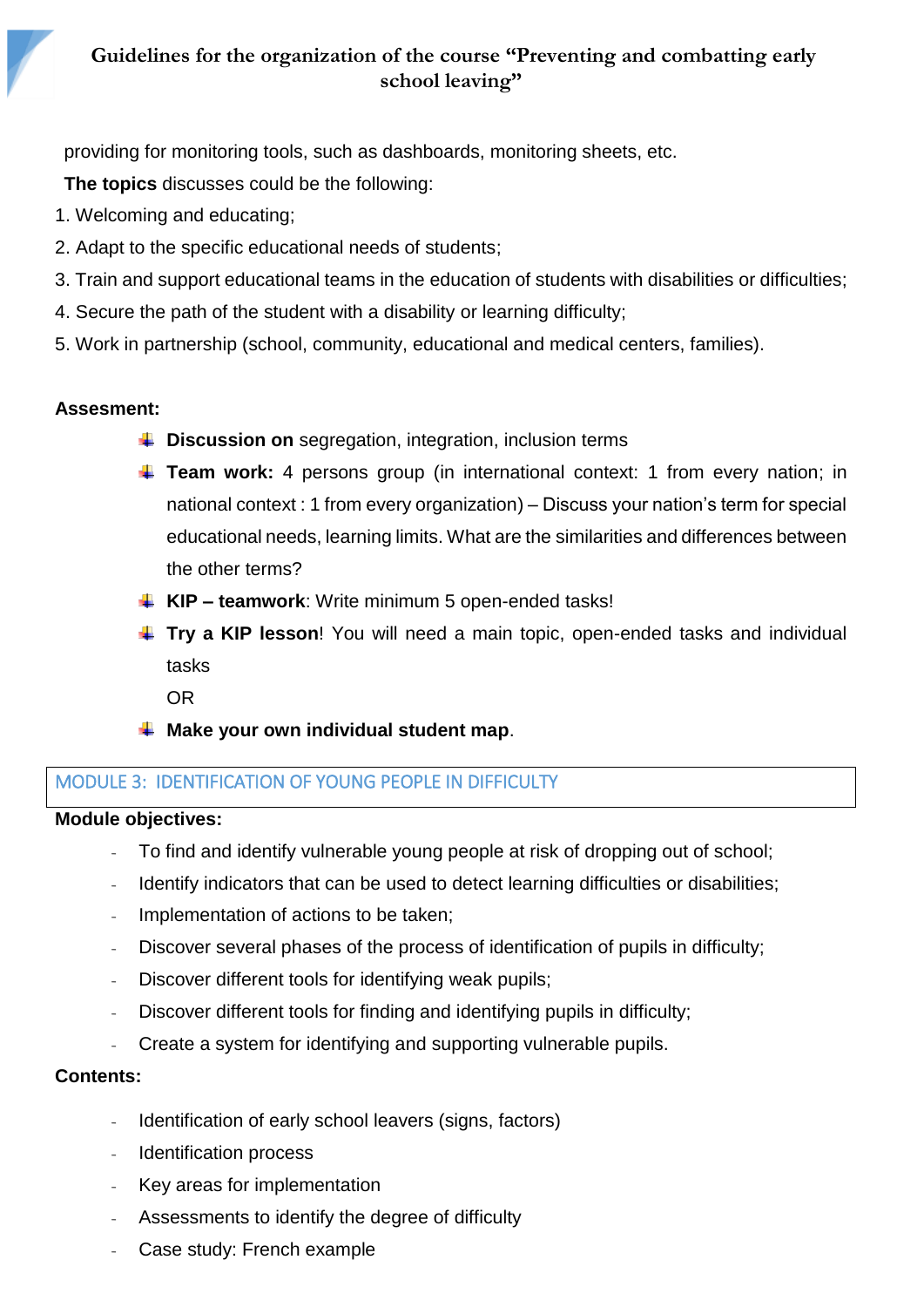**A. Individual work** (**1 hour)** : theoretical content of the module.

# **Group feedback : two questions to summarize this module:**

- ➢ What are the known predictive signs of young people in difficulty?
- $\triangleright$  How can we identify vulnerable/week students?
- **B. Group work (1 hour)** : each small group (3-5 participants) choose one tool presented in the module and discuss it within the group.

**Group feedback** : define the framework of practices and establish an action plan

# **Assesment:**

10

- $\downarrow$  In small groups, with regard to this module, you will have to identify one or two students in your practices which seem to you to correspond to fragile students in a situation of dropping out.
- $\ddot{+}$  Secondly, you will have to make assumptions about their profiles : signs, indicators, types of difficulties, profiles, and constructing and proposing a team remediation process.
- $\ddotplus$  The principle of restitution will be collective in order to provoke exchanges and debates.

# <span id="page-9-0"></span>MODULE 4: ACCOMPANIMENT AND STANCES

# **Objectives:**

- Discover and understand the different concepts of teaching aids.
- Discover and become familiar with the different aid mechanisms.
- Understand what is meant by the term "assistance" and "accompaniment"

# **Content:**

- Key words: let's define
- Statement of art of different modes of "help": evolution of the concept
- What is accompaniment and what is not
- Tutorial action as key element to reduce early school failure.
- Now what ?: emotional state of the individual at the beginning of the tutorial action
- **A. Individual work** (**1 hour)** : theoretical content of the module

# **Group feedback : three questions to summarize this module:**

- ➢ What definitions of assistance and accompaniment do you retain? Why?
- ➢ What does "tutorial action "mean?
- ➢ What types of accompaniment and tutorial actions do you know?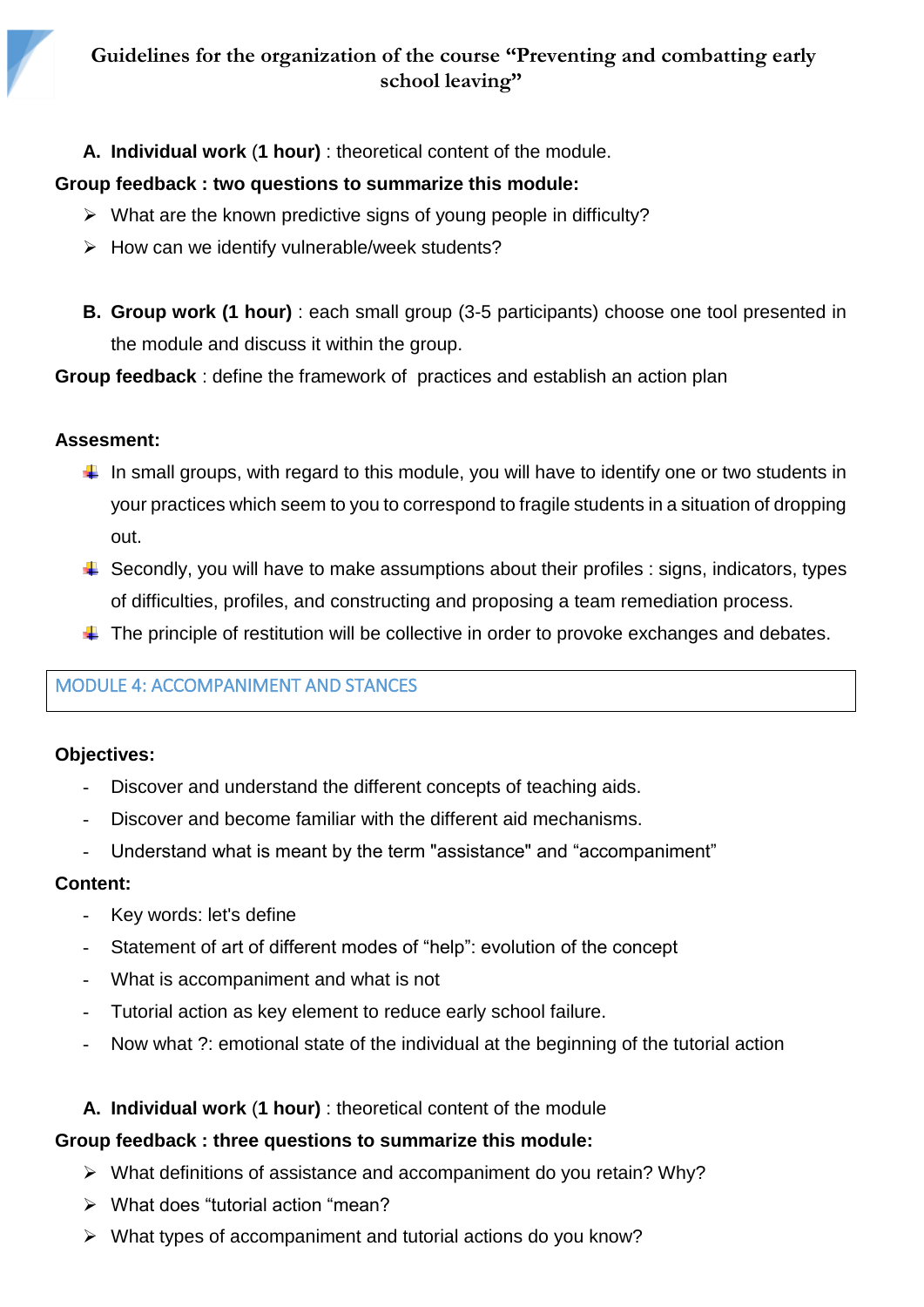# **B. Group work with the tools presented in the module (1 hour)**

With regard to the good practices described in the module:

- ➢ What difference do you make between a student with academic difficulties and a student who has dropped out of school?
- ➢ What devices, existing aids seem to you to be the most judicious and to retain as a priority?
- ➢ What "ideal" support/tool could be imagined for each student in a dropout situation?

# **Assesment**:

11

# **1. Summary of debates and work objectives.**

Bring out the questions that will serve as a basis for team reflection and the establishment of support tracks for pupils dropping out of school.

• What do we do to keep them from dropping out?

• What are the approaches that work? What pedagogies? What reinforcements are used? What is there and what is working?

# **2. Tutorial action as key element to reduce ESL**

What accompaniment actions would you perform in your workplace in order to reduce ESL? Identify 5 usual statements by youths related to the current situation of the labor market and the usefulness (or uselessness) to study. Describe how would you challenge or promote them through accompaniment.

Statement example: Why do I have to finish my secondary education if all I want is finding a job, the sooner the better?

# <span id="page-10-0"></span>MODULE 5 : EDUCATIONAL AND PROFESSIONAL ORIENTATION ; GUIDANCE

# **Objectives:**

- Understand the evolutions of the question of guidance in connection with societal evolutions
- Discover how to take the person into consideration when choosing an orientation
- Limit the impact of the technique and the system to leave space for free choice and selfknowledge

# **Contents:**

- Origin and evolution of guidance to this day.
- Current state of guidance in compulsory and further education
- What is guidance and what is not
- Guidance counselor profile: key issues to master.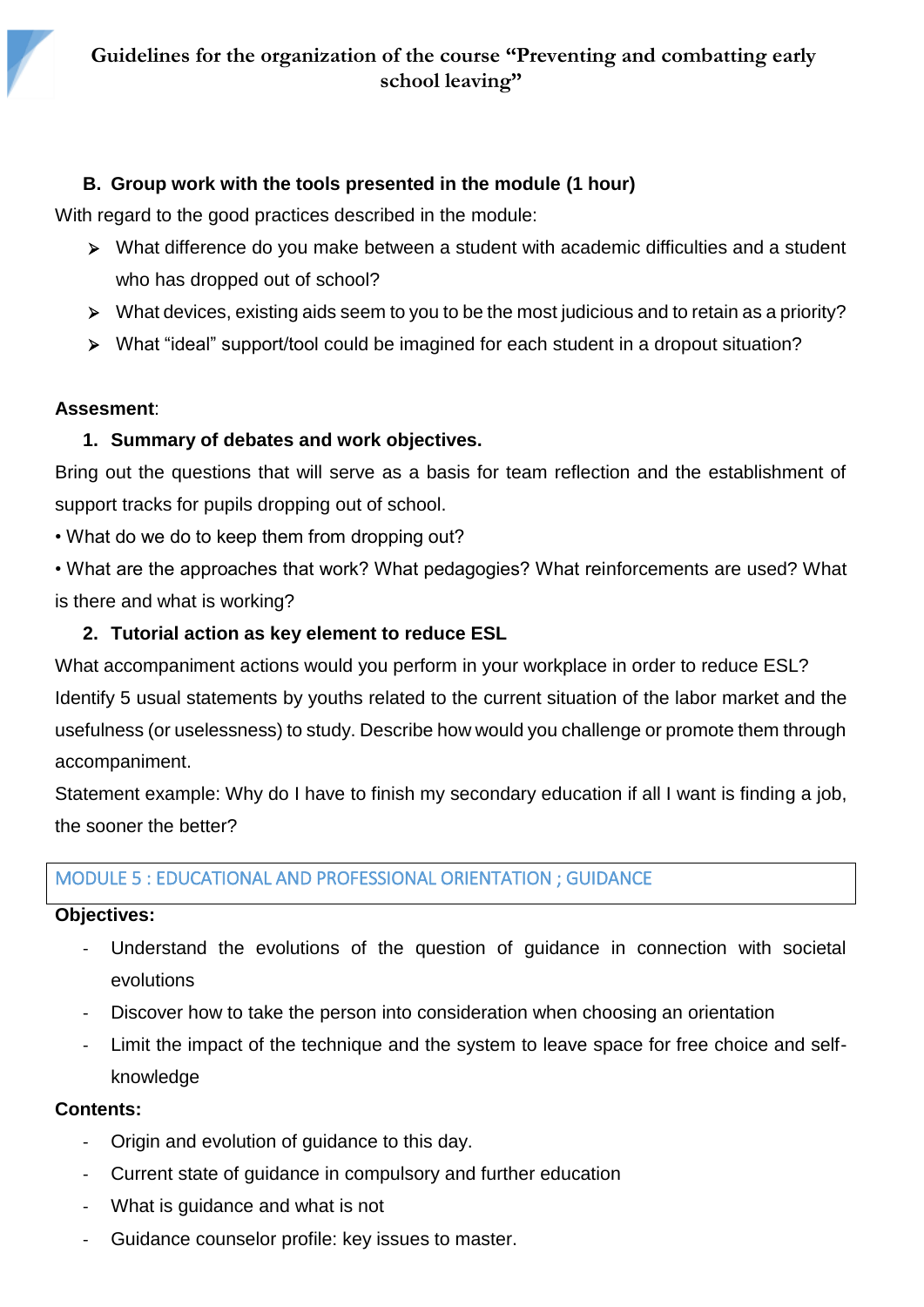- Actors in the guidance process: teachers, local technicians, families, youth models
- Guidance by competencies model: methodology, objectives and implementation stages.
- How can guidance help us reduce ESL.
- Definition of improvement proposals to encourage a reduction in early school failure.
- Motion for a resolution of a case study applying the different resources
- **A. Individual work** (**1 hour)** : theoretical content of the module

# **Group feedback: two questions to summarize this module:**

- $\triangleright$  What are the actors in the guidance process?
- ➢ What are the definitions of improvement proposals to encourage a reduction of early school leavers?
- **B. Group work (1 hour)**

12

Analyzing the characteristics of academic and professional guidance models implemented in their workplaces (schools, local services, organizations, etc.). Say what is guidance and what is not.

Guidance by competencies model: methodology, objectives and implementation stages.

Describe a practical activity to be done with your students / users to work:

| HOW AM I?                   |  |
|-----------------------------|--|
| WHERE AM I?                 |  |
| <b>WHERE AM I</b><br>GOING? |  |
|                             |  |

#### **Assessment:**

Definition of improvement proposals to encourage a reduction in early school failure.

What guidance actions would you perform in your workplace in order to reduce ESL? Write a short paper containing the key actions and the examples.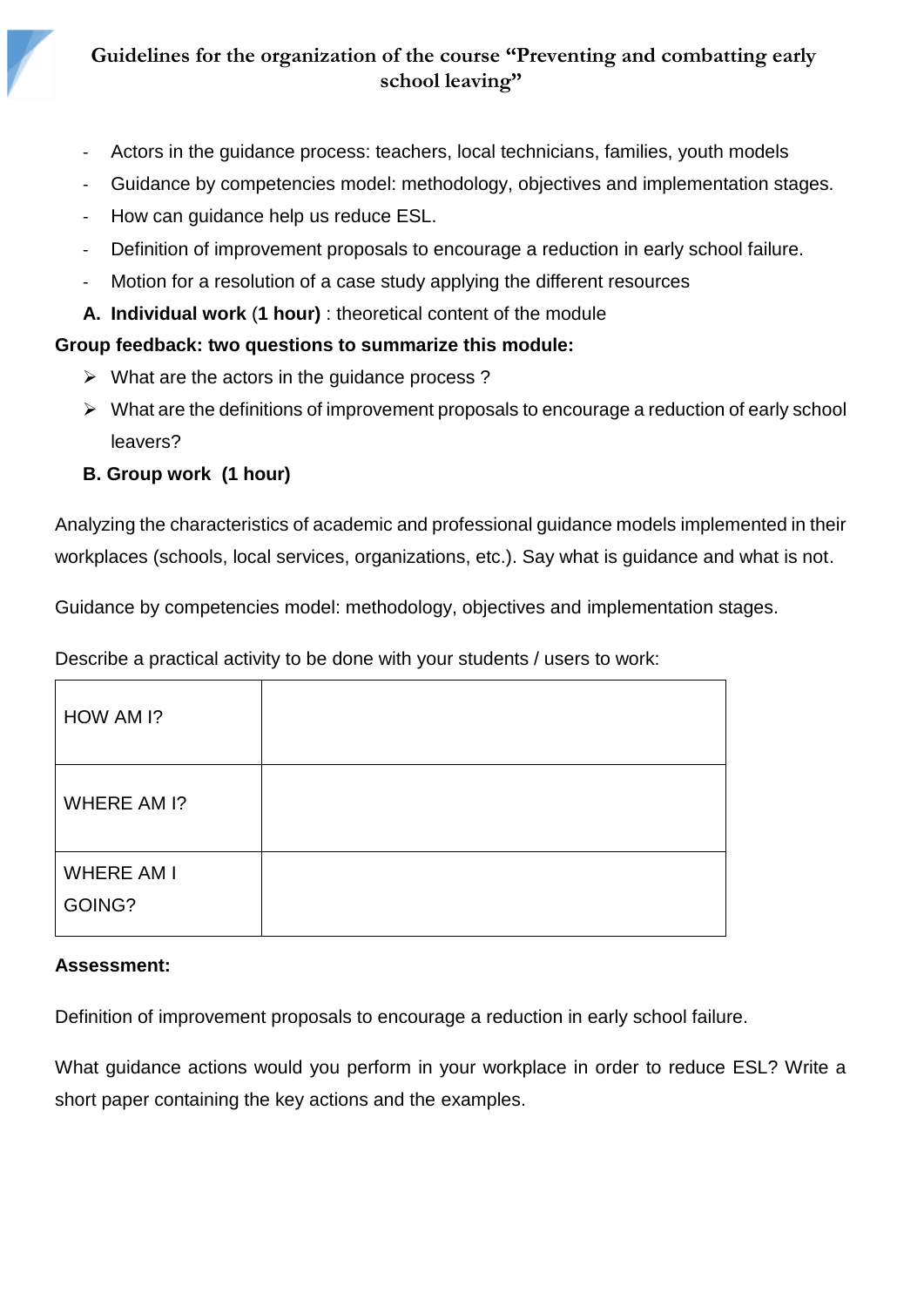# <span id="page-12-0"></span>MODULE 6 : SOCIAL SKILLS, AUTONOMY, CRITICAL THINKING

#### **Objectives:**

13

- Define social skills, soft skills;
- Understand the importance of social skills
- Discover how to take into consideration the social skills and to develop them at school

# **Contents:**

- Definitions: social skills, soft skills
- Autonomy
- Critical thinking
- **A. Individual work** (**1 hour)** : theoretical content of the module

# **Group feedback: three questions to summarize this module:**

- $\triangleright$  What is the critical thinking?
- $\triangleright$  What is the role of social skills?
- ➢ Why the development of autonomy of the student is important?

# **B. Group work (2 hours)**

Based on your observations and professional experience, build a list of exercises that can be used to develop critical thinking of students/youngsters.

Presentations of each exercise and group discussion.

# <span id="page-12-1"></span>MODULE 7 : LINKING NON FORMAL AND INFORMAL LEARNING

# **The objectives:**

- To explore different types of learning: formal, non-formal, informal
- To know to make bridges between the different types of learning
- To discover of concept of reflection in order to give the sense to different ways of learning
- To identify the concept of reflexion/ reflexivity, professional reflection

#### **The content:**

# **Part I Non formal, informal learning**

- The origins of the trilogy
- Formal, non-formal, informal
- Concepts, definitions: Lifelong learning, experiential learning, and youth work.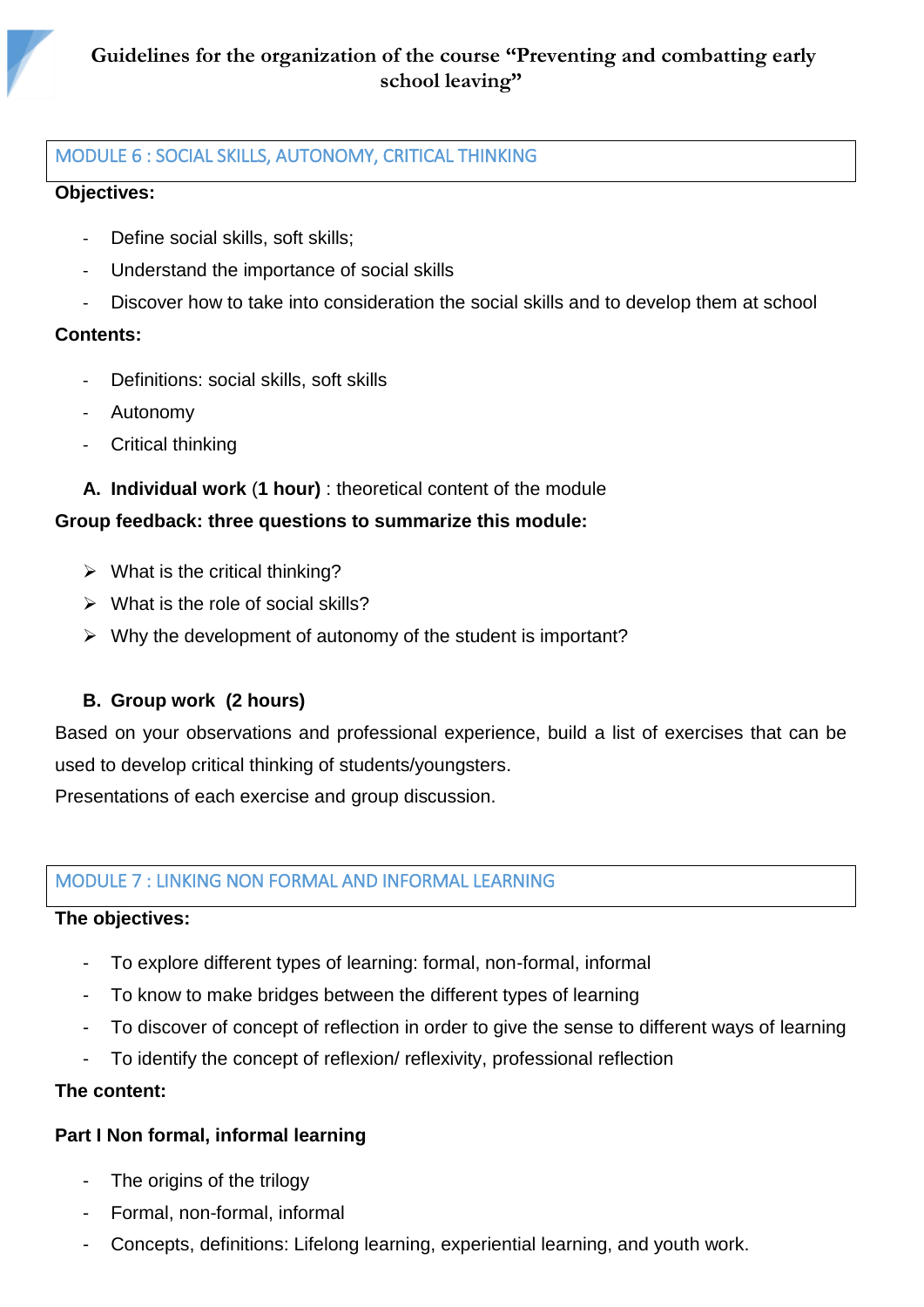# **Guidelines for the organization of the course "Preventing and combatting early school leaving"**

- Formal learning and learning styles
- Formal/Non formal/informal

14

# **Part II Reflection as a key element**

- The non-formal and informal learning and its articulation with school system
- The Reflection as a key concept

**A. Individual work** (**1 hour)** : theoretical content of the module

# **Group feedback: three questions to summarize this module:**

- ➢ How can you describe non formal and informal learning? What are the processes?
- ➢ How can we "bridge" different educational spaces: formal, non formal, informal? For what purposes?
- $\triangleright$  Why is the process of reflection is important?
- **B. Work in small groups (45 minutes)**: each group choose one tool presented in the module and discuss it.

# **C. Group work (45 minutes) :** experimentation and debriefing of the module.

# **Example: Learning journal**

Aim: to provide a space for reflection at individual level for participants to take ownership over of their own learning.

Ideal group size: any

Material: notebooks for all participants (can be their own ones too), pens

Duration: 20-30 minutes each day, plus 15 minutes to explain the process to participants at the first day.

1. Explain participants about the fact that they are responsible for their own learning process and remind them about the principles of non-formal learning.

2. Explain that the exercise will be self- directed and it is up to them how they would like to put an effort in it. Tough in each day facilitators would dedicate time for self-reflection time so journals could be written.

3. Each day for about 20-30 minutes let the participants to think and reflect about what happened with them and what it means for them in terms of learning. Let them to record it in a way they wish to do so. To further support let them to do this freely but not after the closing of the official program of the day. Otherwise it would mean that reflection is not part of the program.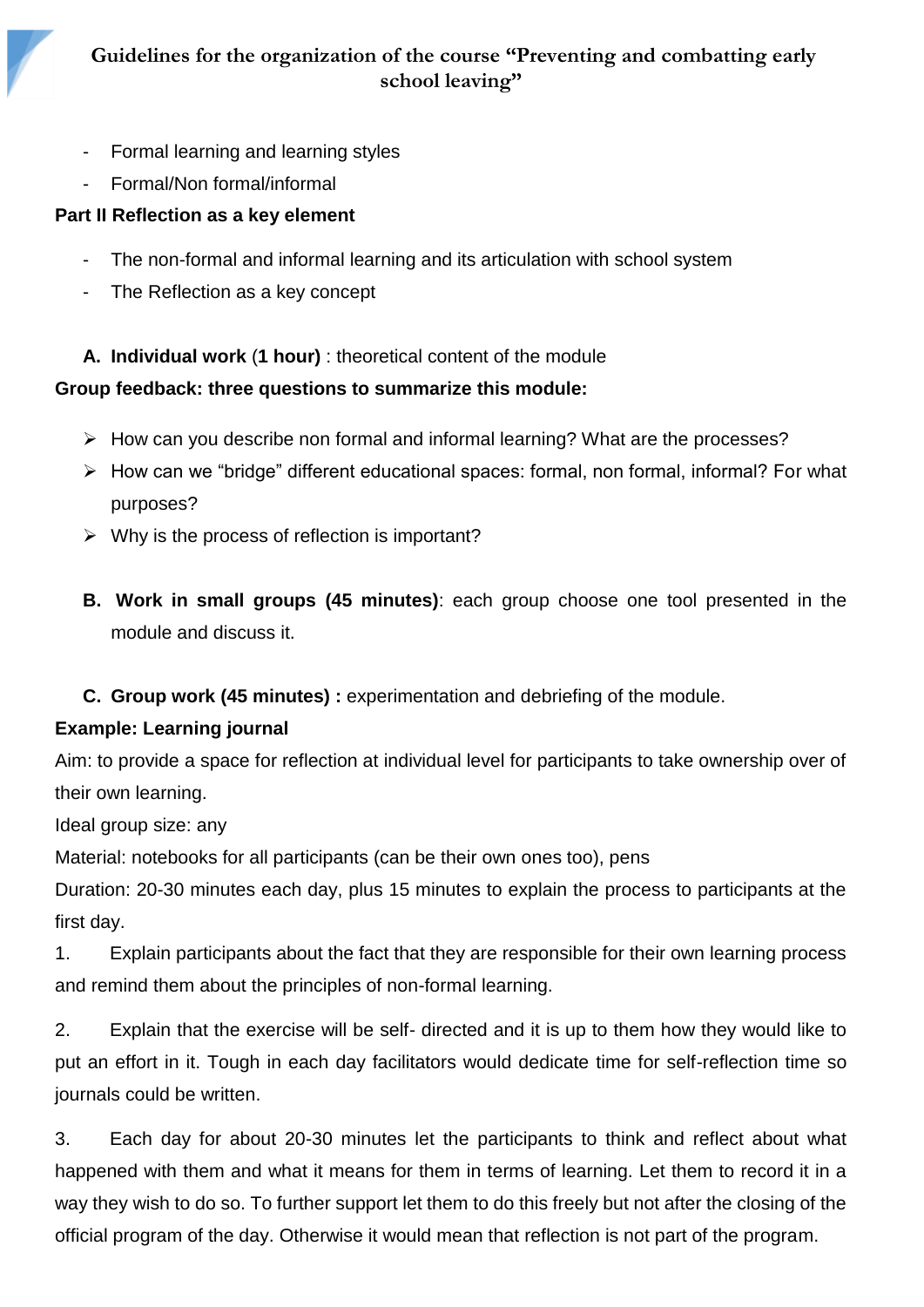#### <span id="page-14-0"></span>MODULE 8: COLLABORATION WITH FAMILIES

#### **PART I**

15

#### **Objectives:**

- Discover and understand the complexity of teacher-parent relationships
- - Learn to take into account the socio-cultural contexts of families
- - Discover the concepts of educational alliance and partnership
- - To be able to propose actions in partnership

#### **Contents:**

- Relationships to be built
- School and family relationship (difficulties, parents' socio-cultural background, families of "dropouts")
- Notion of partnership/collaboration/ co-education
- Notion of educational alliance
- Parenting support

#### **PART II**

### **Objectives:**

- Foster cooperation between youth workers, educators, teachers, parents and external and internal partners to fight against early school leaving;
- Develop practices that promote the educational and social inclusion of young people with learning difficulties and young people from socially disadvantaged backgrounds;
- Improvement of the professional practices of teachers and youth workers to take better account of the difficulties and dropping out of school for young people.
- Providing knowledge on nonviolent communication, adult learning

#### **Content:**

- Sociological approaches to families
- Socialization and social inequalities
- Demographic trends and social inequalities
- Educational actions and strategies and methods, good practises
- Non violent communication
- Consciousness with own adult learning
- **A. Individual work** (**1 hour)** : theoretical content of the module

#### **Group feedback: three questions to summarize this module:**

 $\triangleright$  What type of relationship do you have with the families?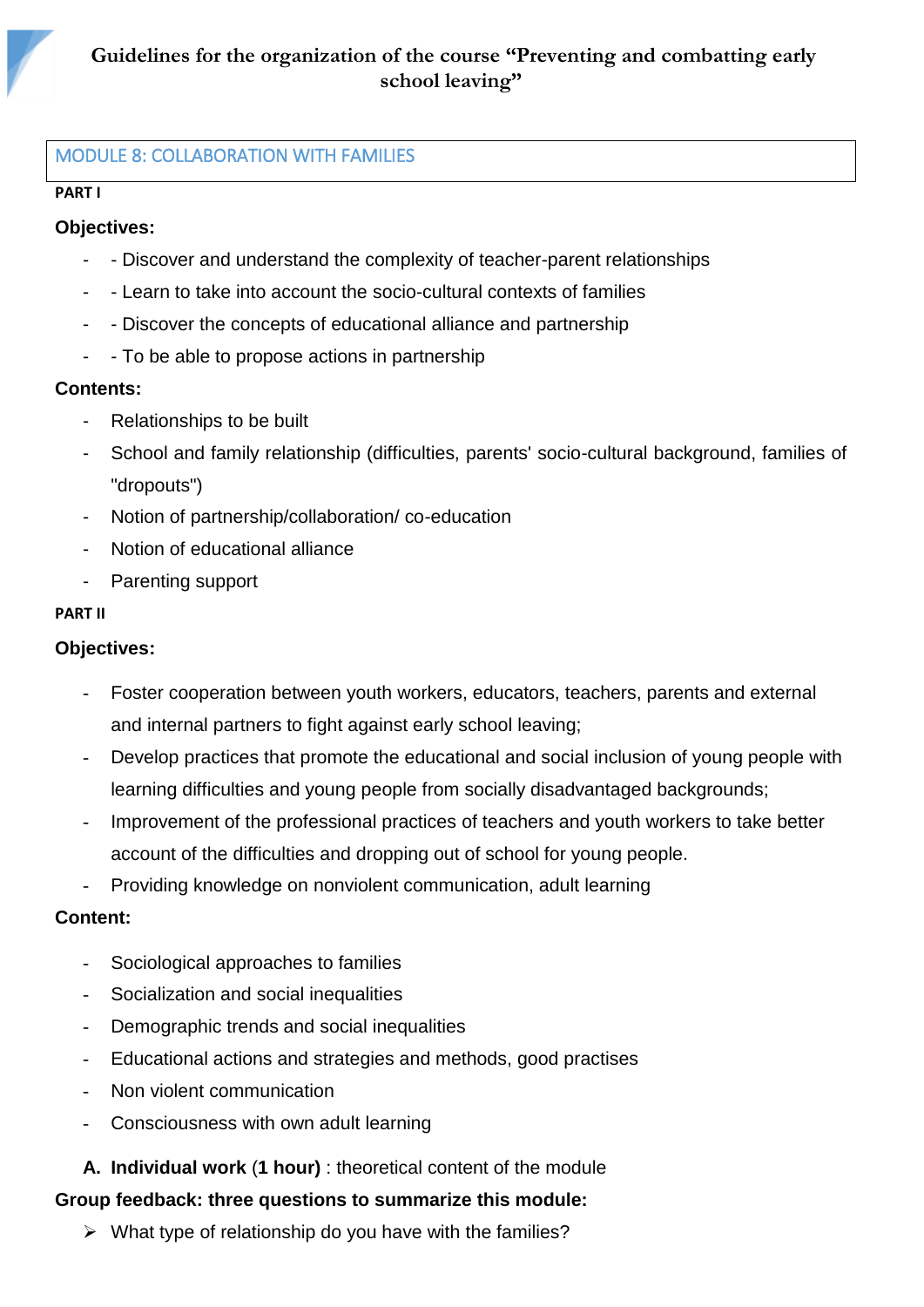- ➢ Why is it important to take into consideration socio-cultural contexts of families?
- ➢ How to build alliances/partnership between your organization and the families?

**B. Individual work (1 hour) :** View presentation – *'collaboration with families' ppt* Group discussion :

- $\triangleright$  disadvantaged target group terms
- $\triangleright$  Experiences in communication with families, parents
- $\triangleright$  Experiences in nonviolent communication
- ➢ Nonviolent communication: Write efficient me-messages for several situations.

# **C. Individual work:**

16

Collect disadvantaged target group terms from your country/organization.

Write 3 short dialogue in efficient me-messages for everyday situations.

#### **D. Group work :**

# **Team work: 4 persons group** :

Discuss your nation's term (or within the local context) for disadvantaged target group.

What are the similarities and differences between the other terms?

# <span id="page-15-0"></span>MODULE 9: COLLABORATION WITH ASSOCIATIONS (COMMUNITY)

#### **Objectives:**

- Understand the importance of partnerships with associations (community)
- Learn to manage the partnership to build complementarity and establish the role of each partner involved
- Know how to establish partnership plans and community projects
- Learn to establish the education links with associations and build the accompaniment projects

#### **Contents:**

- Active guidance and accompaniment projects
- Success factors and elements to be improved
- Main social actors involved.
- Youth and their main needs.
- How to establish the education link in community projects.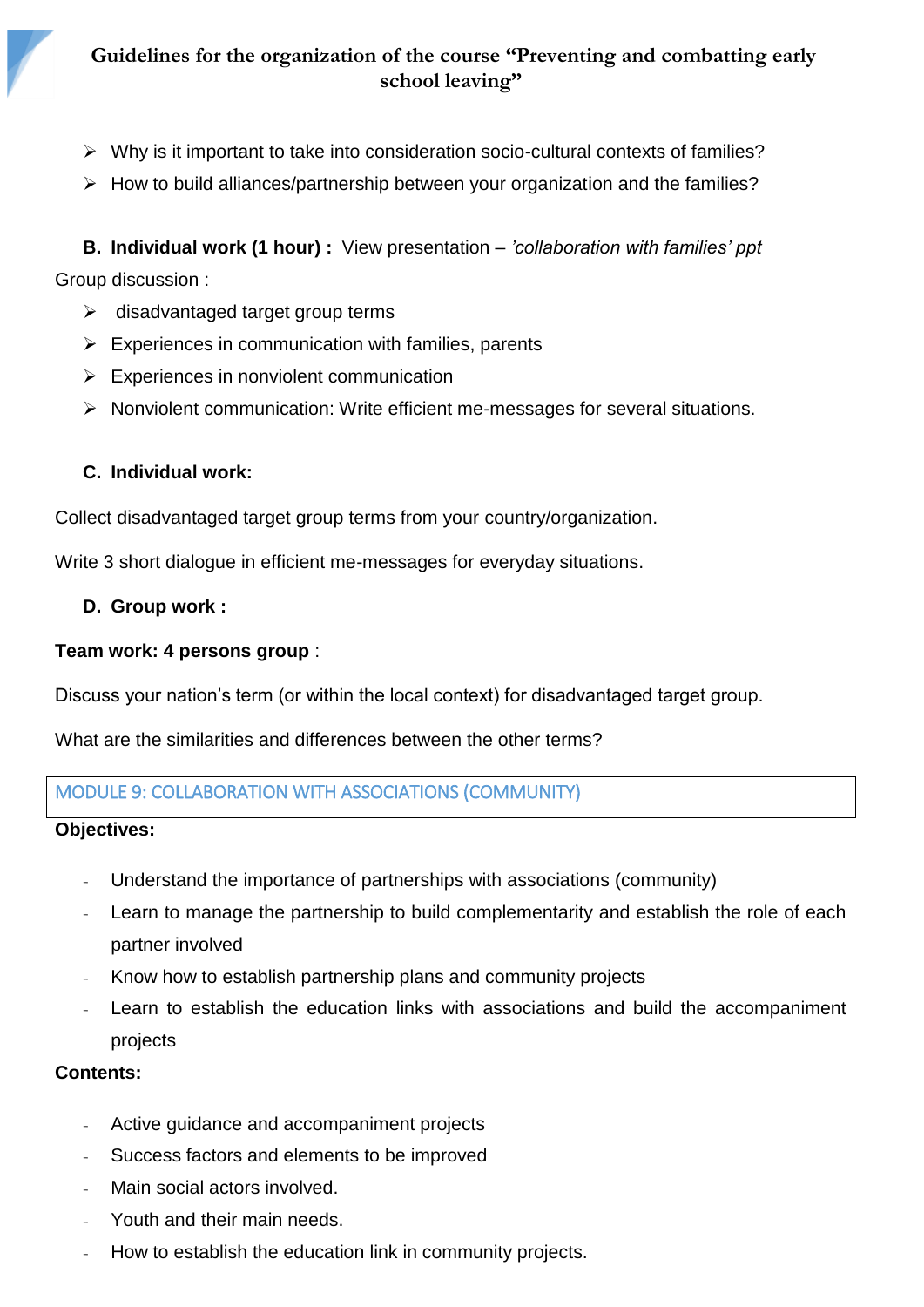- Core principles of comprehensive work: how to work coordinately.
- Examples of best practice in guidance and accompaniment: analysis of 3 flagship guidance and accompaniment projects depending on the setting of the intervention: compulsory education, further education, and comprehensive intervention.
- Motion for a resolution of a case study, to be chosen between 3 options, according to the individual's own interests. Methodology: case analysis, definition of causes and definition of an applied intervention proposal.
- Definition of an improvement plan that allows the individual the application of acquired knowledge to integrate guidance and accompaniment in their day-to-day work environment.
- **A. Individual work** (**1 hour)** : theoretical content of the module.

# **Group feedback: three questions to summarize this module:**

- ➢ What are the success factors of this collaboration? Describe a few.
- $\triangleright$  How to establish the education link in community projects?
- $\triangleright$  Can you describe the collaborative schemes in your practices or in your organization
- $\triangleright$  Define the partnership: what it is and what it is not

#### **B. Group work**

In small groups, create and develop the sessions for parents to make aware of ESL.

# **Assesment:**

17

**Debate/ group discussion :** answer the following questions and discuss the answers within the group:

- $\downarrow$  What are the main subjects that require a partnership?
- $\ddot{\phantom{1}}$  Establish a partnership plan between a school and a social action center (or other local organization).

# <span id="page-16-0"></span>MODULE 10 : SCHOOL, COMMUNITY, FAMILY

# **Objectives:**

- Learn to establish the education link in schools, families, and projects from associations
- Understand the primary role of parents in monitoring children
- Open up possibilities in complex partnership situations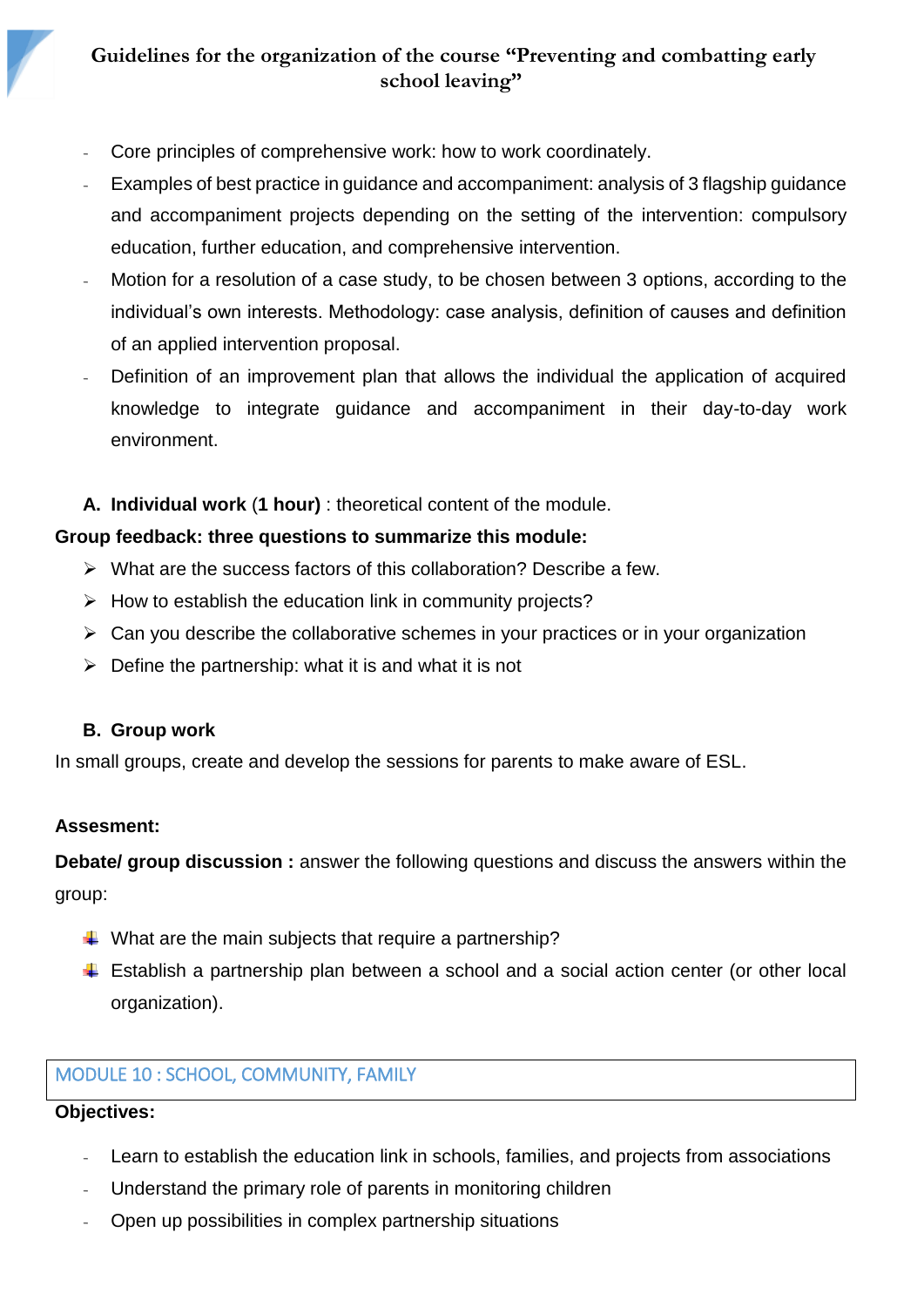# **Guidelines for the organization of the course "Preventing and combatting early school leaving"**

### **Content:**

18

- How to establish the education link in schools, families, and projects from associations
- Guidance program as a research project
- Transversal guidance program
- Examples of best practice in guidance and accompaniment: analysis of 3 flagship guidance and accompaniment projects
- Motion for a resolution of a case study, to be chosen between 3 options according to each individual's own interests.
- Definition of an improvement plan that allows the individual the application of acquired knowledge to integrate guidance and accompaniment in their day-to-day work environment.
- Nyborg model
- **A. Individual work** (**1 hour)** : theoretical content of the module

# **Group feedback: three questions to summarize this module:**

- ➢ How to establish the education link between schools, families and associations?
- ➢ What's the importance of the partnership and collaboration between different entities?
- $\triangleright$  How the partnership approach can tackle ESL?

# **B. Group work and debriefing (2 hours)**

Choose one model of partnership and highlight strong/weak/ to be improved points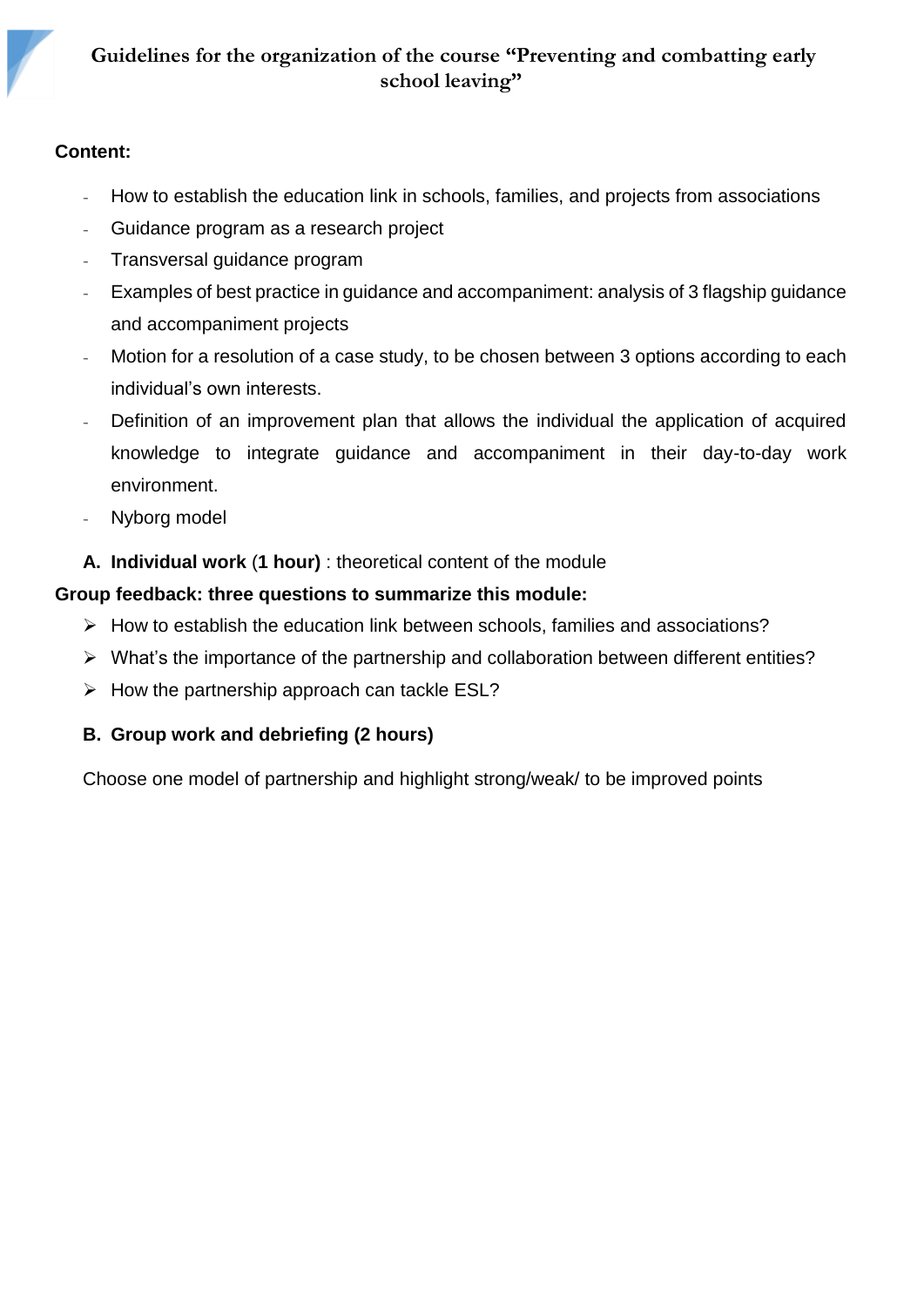#### <span id="page-18-0"></span>CHAPTER 2: ASSESMENT OF THE TRAINING COURSE

This part aims to **assess the training course itself** (**satisfaction part**) and the **skills and knowledge acquired by the participants** (**auto-assessment part**). Ensuring that all parties have complete understanding of the process of evaluation, assessment is imperative to a professional development of the participants.

Therefore, the questionnaire will aim at a better identification of the profiles of the different persons and show what representations these persons have of the trainings they have followed. The idea is also to assess the training in order to suggest improvements and adjustments.

#### <span id="page-18-1"></span>Assessment of the training course

19

# **For what reason (s) did you participate in this training?**

- ❖ Advised by your superior
- ❖ Strengthen your skills
- ❖ Acquire new skills
- ❖ Necessary for your professional development

#### **General organization**

- ❖ Organization and conduct of training
- ❖ Quality of teaching materials
- ❖ Skills of the trainer (s)
- ❖ Progression of training (duration, theory / practice alternation)
- ❖ Articulation presential/online sessions
- ❖ Clarity of content

#### **Degree of satisfaction of the participants in relation to the training**

- ❖ Did the training meet your initial expectations?
- ❖ Do you think you have achieved the educational objectives planned during the training?
- ❖ Do you consider that the training was in line with the job / the realities of your sector (organization?
- ❖ Would you recommend this training to someone doing the same job as you?
- ❖ List the positive aspects
- ❖ List the negative aspects
- ❖ List the Improvement aspects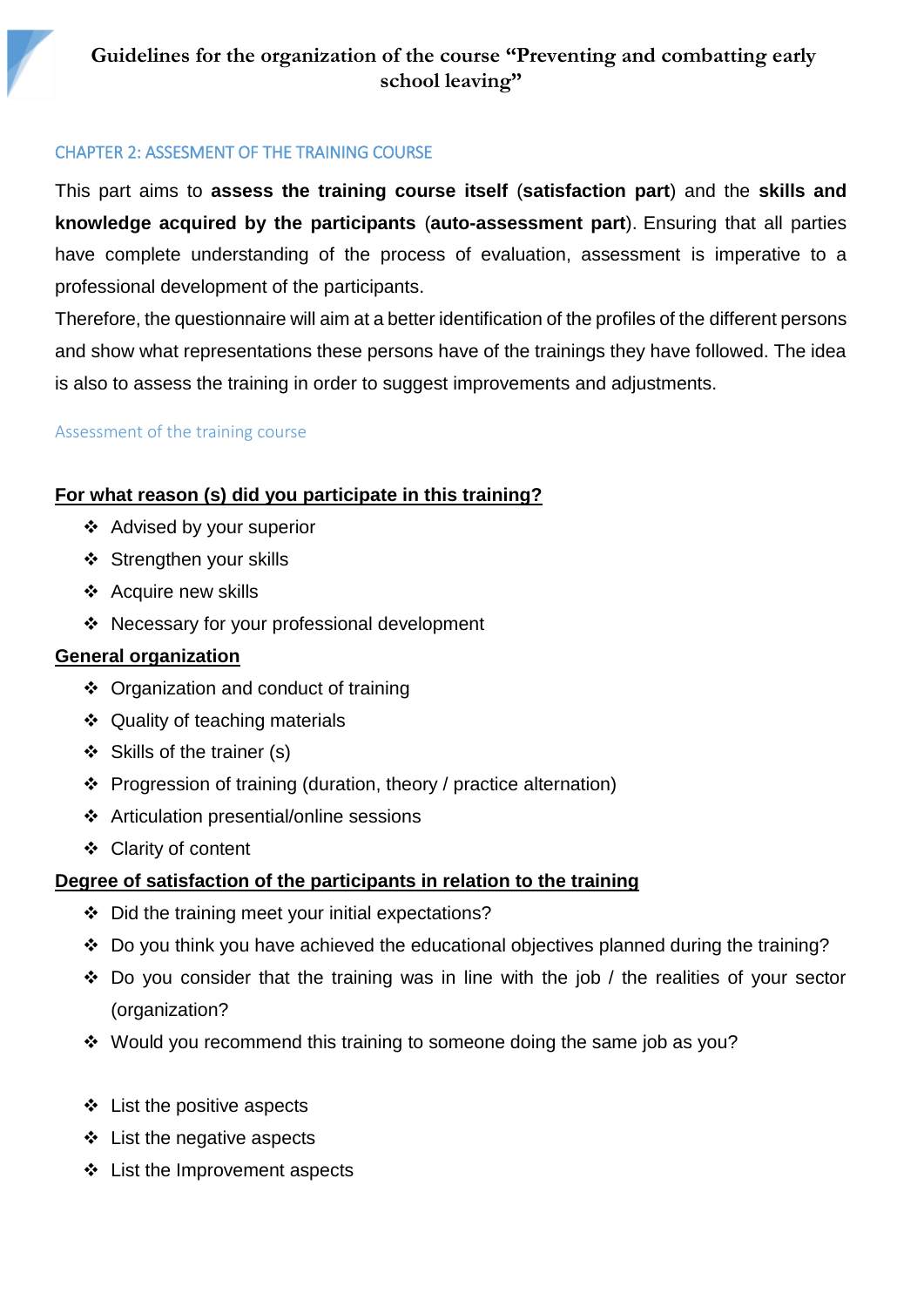### <span id="page-19-0"></span>Skills and knowledge acquired by the participants

# **TEAMWORK**

20

One of the objectives of the training is to **highlight the importance of teamwork** in order to prevent and combat ESL.

- ❖ Has the training enabled specific consultations to enable the team to collectively reflect on the prevention of ESL?
- ❖ Has the training provided a better understanding of the phenomenon of ESL with the team you work with?
- ❖ List the actions put in place with the team in connection with the prevention of ESL

# **PARTNERSHIP ACTIONS**

The central idea at the heart of each of the modules is the coordinate the actions working with different professional profiles:

### **A. With external partners (association, social structure, etc.)**

- ❖ Has training helped you to better understand the importance of partnerships in preventing ESL?
- ❖ Has the training helped you coordinate the different partners to enable the child to have a legible path by setting common goals?
- ❖ Did the tools given by training for the child's follow-up and support to achieve his or her goals help you.

#### **B. With parents**

- ❖ Has training helped you understand the major role of parents in the fight against ESL? Has your partnership posture with the parents changed since the training?
- ❖ Have the tools that have been communicated to you help you to better build and understand the different encounters with parents?
- ❖ Have specific actions been put in place for parents (action to prevent dropping out, action to implement the support of children in the drop-out phase)?

# **SELF ASSESMENT OF SKILLS**

#### **Assessment of the content of the training**

❖ Has the training given you a better understanding of the phenomenon of ESL?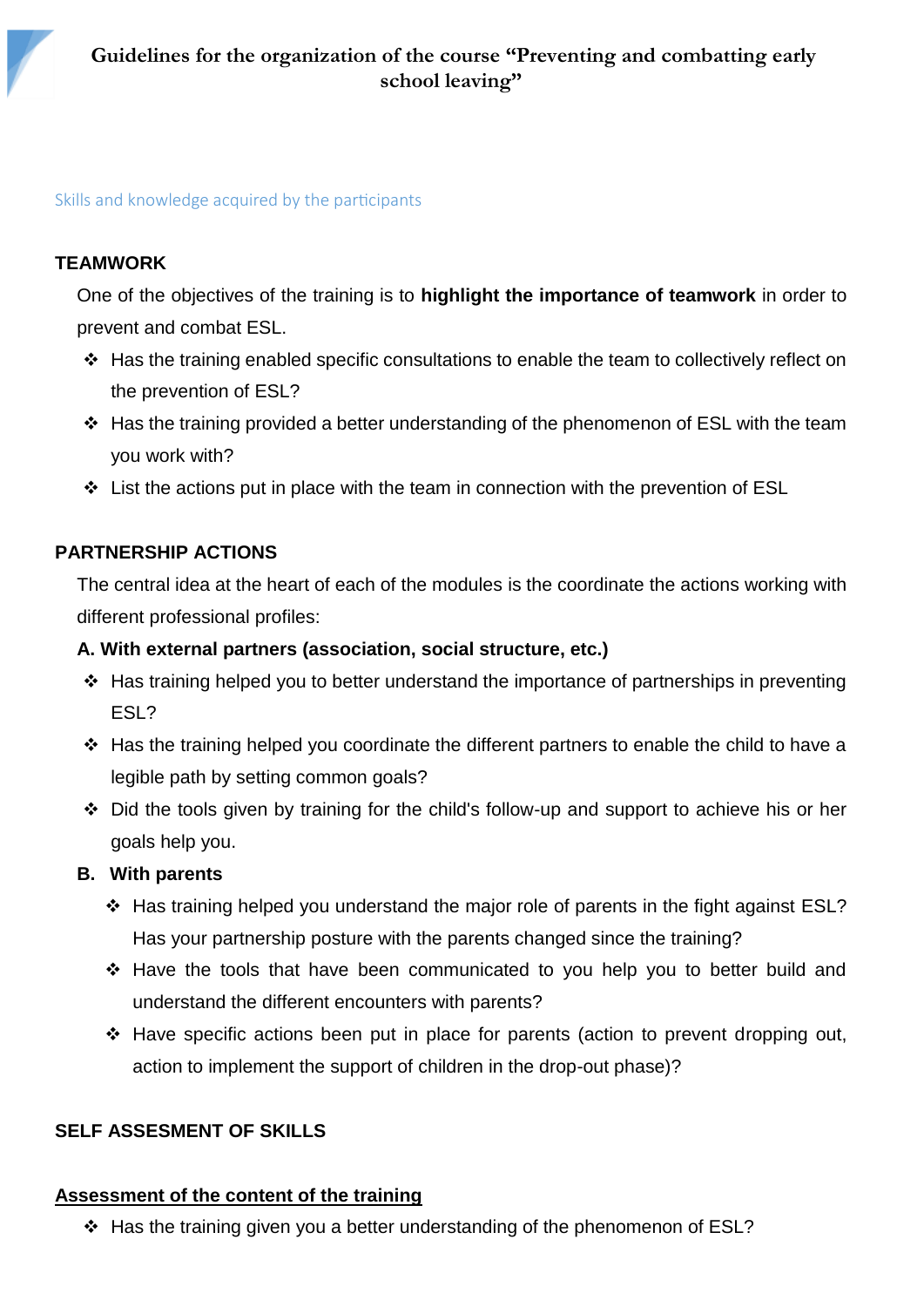# **Guidelines for the organization of the course "Preventing and combatting early school leaving"**

- ❖ Did you understand the role of partnership in ESL?
- ❖ Do you able to establish the different actions in order to tackle ESL in your organization?
- ❖ Do you able to initiate the different partnership in order to prevent and combat ESL?
- ❖ Do you think you can better accompany your students/ the child?
- ❖ Has training helped you anticipate school dropout situations?
- ❖ Has training helped you find solutions to a dropout situation?
- ❖ On all the topics covered by the training, what concrete advances are most significant on your practices (building the young person's career, orientation, relationship with partners, parents, mobilization of the young person on learning, etc.)

# **At the end of this training, do you consider that this training enabled you to**:

- ❖ Gain self-confidence
- ❖ Improve the quality or efficiency of your work
- ❖ Improve yourself

21

- ❖ Develop new skills
- ❖ Were you able to put your new skills into practice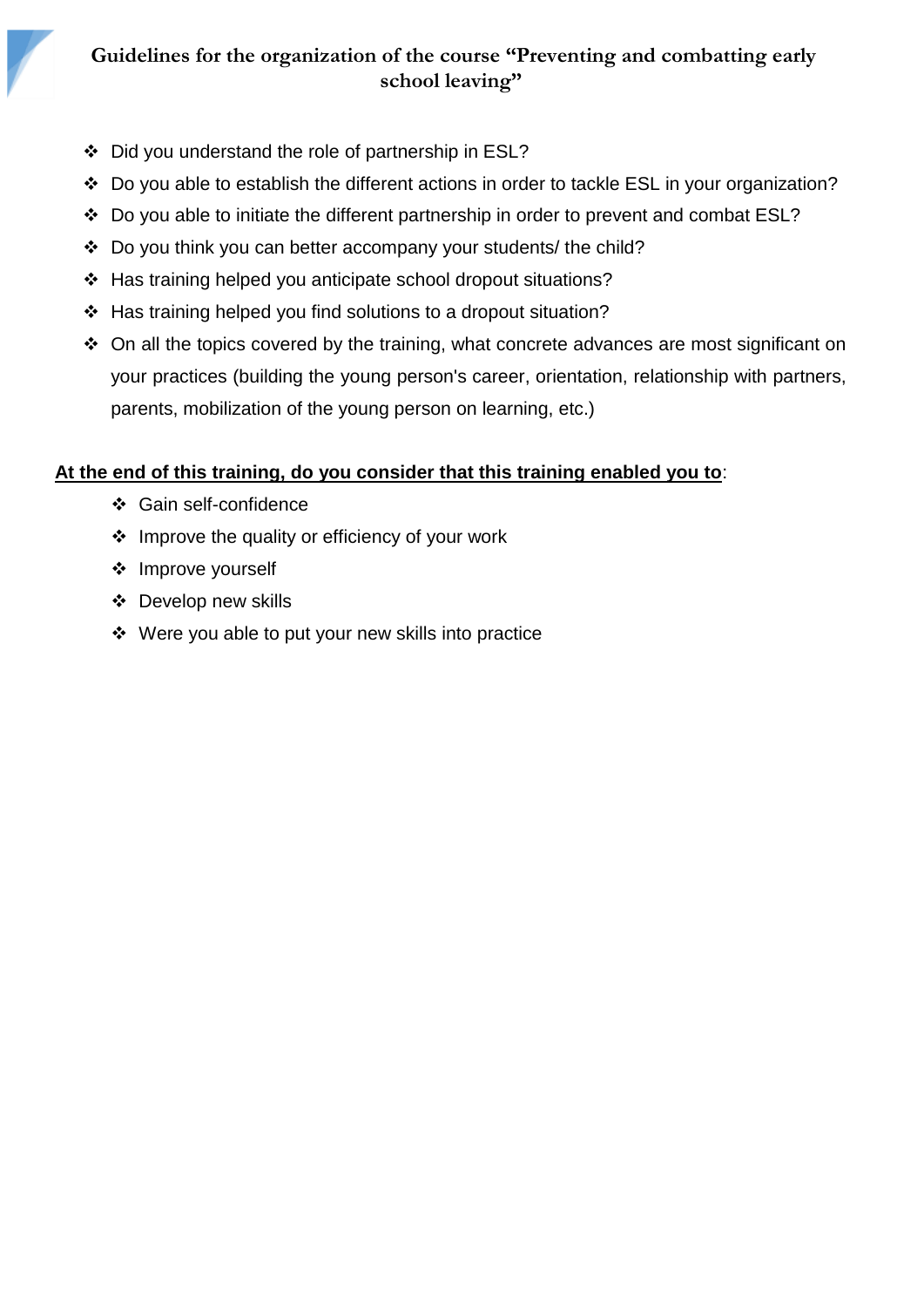#### <span id="page-21-0"></span>CHAPTER 3: SESSIONS WITH PARENTS

22

The organization of the sessions with parents is the important subject in order to prevent and combat ESL. This part is dedicated to professionals who are willing to establish a strong partnerhip beween the organization (the educational actors) and the parents.

The objectives of the parents-oriented sensibilization sessions are:

- $\ddot{\phantom{1}}$  To inform the parents about the basic vocabulary related to the project's theme (e.g. early school leaving, learning, different types of knowledge, integration)
- $\ddot{\phantom{1}}$  To know how to identify their children's difficulties
- $\ddot{\text{+}}$  How to help their children in their learning process?
- $\ddotplus$  To collaborate with all the educative actors (associations, schools, municipalities)

This guide offers directions on how to organize sensibilization sessions for the parents in order to involve them in preventing and combatting early school leaving and to improve their children's learning.

# **The role of parents**

A climate of trust between institutions and the family promotes the success of all students.

For children who still have parental authority, the role of parents is key to the child's growth and development. Parents are referred to as their children's "first educators." The importance of their role is clearly understood when trust between the institution is not there, making the educational act impossible. In the prevention of dropping out, the role of parents is at the heart of the scheme. It is impossible to "hang up" a child if the parents do not get involved. Sometimes, dropping out can even take root in the family unit where distrust of school and educational bodies is such that the child cannot find reference points and in comes to reject it. From this perspective, the temptation is great to "remove" the parents of the institution, but these attempts made in several countries, including France, inevitably leads to failure and increases the caution vis-à-vis the institutions. Like any partnership, the relationship with parents is based on two principles for creating or recreating one of trust:

- the parents' precise knowledge of the institution's project, the implementation of this project (the rules, the actions carried out), the place and role of the actors, the values transmitted.

- the regular maintenance of the relationship through the meeting that allows to involve all the actors, set the objectives and the role of each around the child. Apart from meetings, regular communication with the family about what the child is going through within the institution. Knowledge of each other and regular communication allow in any type of relationship to grow and maintain trust.